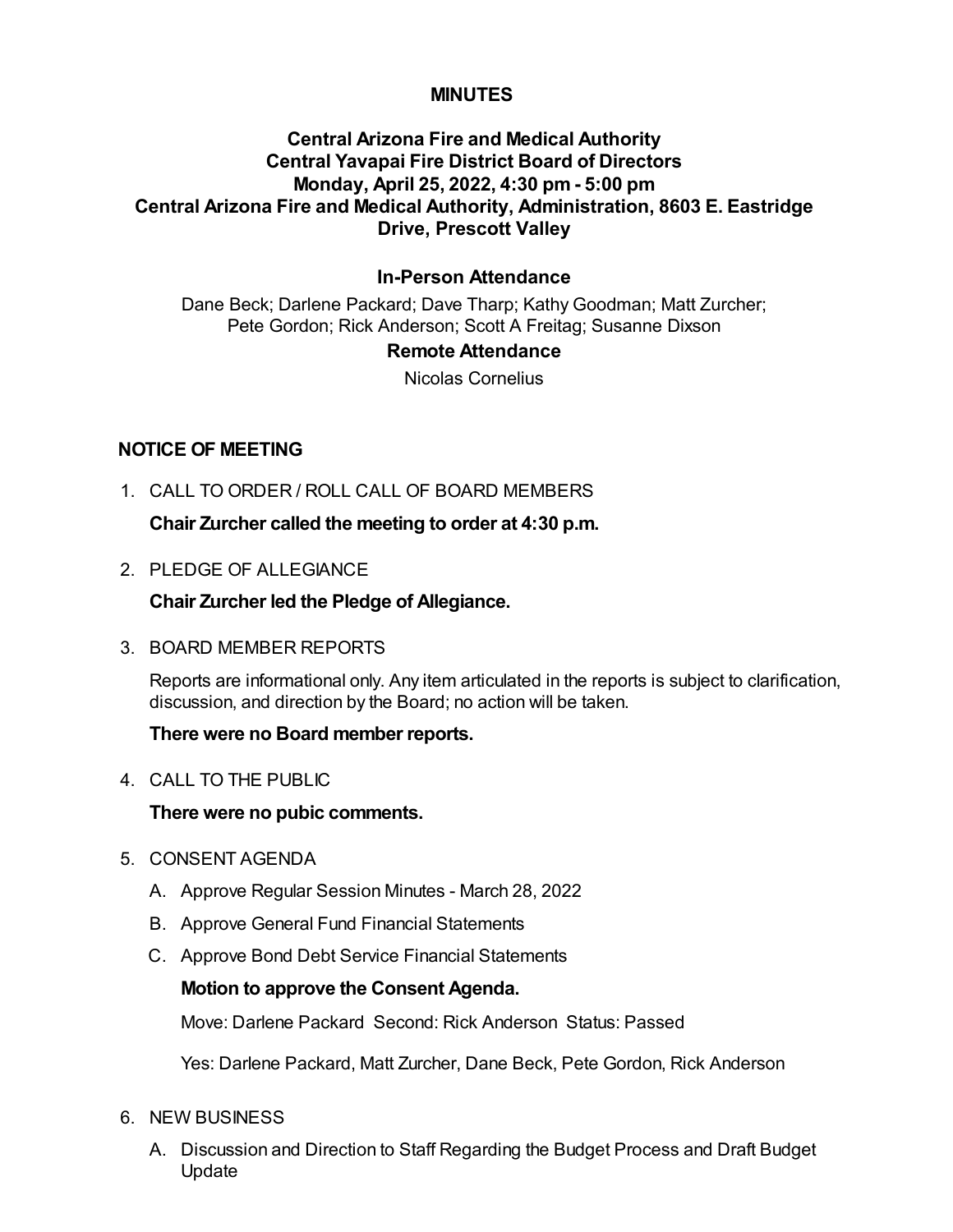**Chief Tharp advised the Board that Staff is asking for direction relating to which of the four budget options they would like to consider moving forward. He reminded the Board that the Agency had forecasted a 2-cent increase, and the Cost of Living Adjustment (COLA) is not the only reason that the tax rate will increase; there are multiple reasons. He also reminded the Board that residents have already received a 5% increase due to the NAV, and this tax increase would be in addition to that. He then explained that the correlation between a COLA and a tax increase are not the same; for example, a 3% COLA is a 5-cent tax increase. He reported that the Chino Valley Fire District (CVFD) Board felt comfortable with a 3-cent increase; however, that nets a different amount for them. He concluded by reiterating that Staff is requesting direction on what the Board would like to see at the May meeting.**

**Director Beck requested clarification regarding the CVFD Board's direction. Chief Tharp reported that the CVFD Board was comfortable with a 3% COLA and the subsequent tax increase. Chief Tharp explained that if this Board was not comfortable with the tax increase required for a 3% COLA, Staff would go back to the CVFD Board to see if they would be comfortable with a greater tax increase to make up for the dollars not received by the tax increase in Central Yavapai.**

**Chair Zurcher specified that though CVFD would see a 3-cent increase, it would be a 5.6-cent tax increase for Central Yavapai. Chief Tharp explained that it is not exactly an 80/20 split, and that CAFMA requires a certain dollar amount to function, and that will be dictated by the two District Boards.** 

**Director Beck requested that Chief Tharp speak to the extraordinary expenses that are causing a need for a tax increase, and inquired as to whether Staff believes this will be a continual issue, or a one-off. Chief Tharp replied that a great deal of the workers' compensation increase this year due to COVID-19 will not be recurring. If the Governor's Office declares that COVID is endemic, then that portion of the increase would immediately disappear. Presumptive cancer is still an unknown as it is dependent on the claims that are incurred. Though so far the Agency has not received any COVID relief funds, it is possible that funds from the State, through ARPA or the Cares Act, may offset our COVID costs. There have also been significant fuel and Dispatch increases, some of which the Agency can mitigate, but some of which depends on the economy. He further explained that the Agency must prepare for the entire fiscal year based on what all can see at this time.**

**Chair Zurcher inquired as to the amount budgeted for the Capital Reserve. Chief Tharp responded that Staff has budgeted for \$100,000 to go to Capital Reserve, and while that number is discretionary, he recommended a minimum of \$100,000 as the Agency must continue to build the account up to \$10 million. CAFMA relies on its Capital Reserve to cover expenses between tax collection dates, and gave an example of the decrease in the Capital Reserve during those periods of time.** 

**Chair Zurcher then inquired as to whether or not any property tax increases that are budgeted for a COLA would include extra funds going to Capital. Chief Tharp**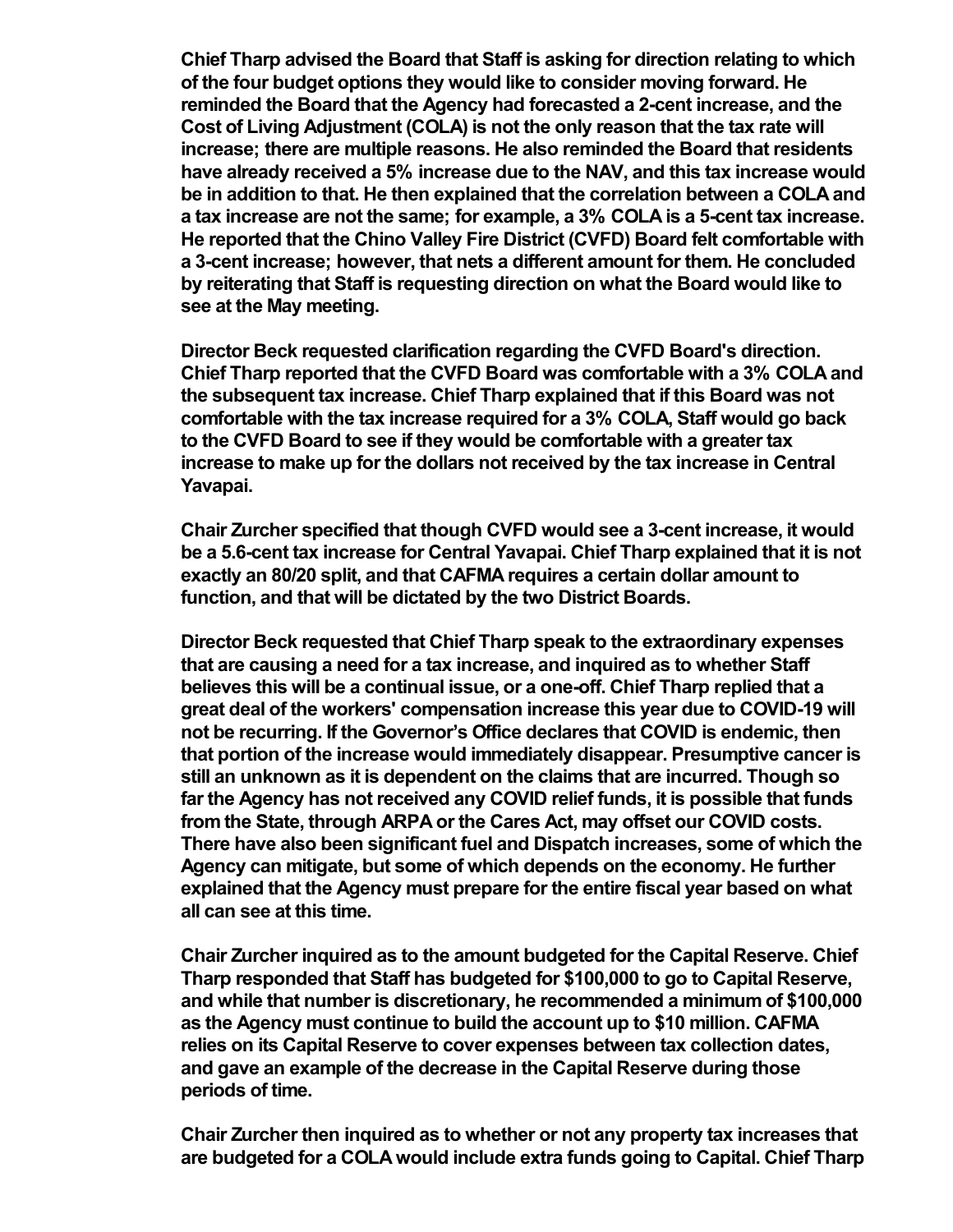**answered that there are monies budgeted for contingencies, and if not used, those dollars would go to Capital. Staff would like to see money left over to assign to the Capital Reserve; however, the Agency is already over budget for overtime and some equipment purchases. He further explained that the Agency is not always able to collect all the tax money that is expected, for example, in the year prior, only 97% was collected. This means that the Agency must operate with less money, which is where the contingency comes into play.** 

**Chief Freitag reiterated that \$100,000 was budgeted and that Staff did not want to ask for more in case the ARPA funds come through. Were that to happen, then those funds would be added to Capital.** 

**Chair Zurcher asked each Board member to comment.**

**Director Anderson stated that he takes no pride in the fact that the Agency has reached the minimum of 75th percentile and thinks CAFMA should try to make the 3% COLA work. He is comfortable with the corresponding tax increase.**

**Clerk Packard stated that she agrees with Director Anderson.**

**Chair Zurcher supports a COLA, but would like to be fiscally responsible and is wary of raising the tax rate too high, too fast. He recognizes that people are hurting, and would support up to a 3-cent addition to the tax rate and splitting a COLA between this year and the next. He concluded by stating that were the sales tax initiative to pass, it would be a game-changer for the Agency.** 

**Director Gordon supports the 3% COLA; however, he is also concerned with making sure the Agency's Capital Reserve account is properly funded. He is fairly comfortable with a 5.6-cent increase this year, but his biggest concern is that too much of an increase, too quickly, might lose CAFMA community support. He would consider a split between this year and the next.** 

**Director Beck is concerned about recruiting, and understands that training new employees, only for them to leave, is costly to the Agency. He echoed the concerns of his fellow members regarding increasing the tax rate too quickly and losing the support of the community. He would support a 3-cent increase with any excess going toward the COLA.**

**The Board directed Staff to present two budgets, a 5.6-cent increase and a 3 cent increase to the property tax.**

#### 7. ADJOURNMENT

#### **Motion to adjourn at 4:57 p.m.**

Move: Darlene Packard Second: Rick Anderson Status: Passed

Yes: Darlene Packard, Matt Zurcher, Dane Beck, Pete Gordon, Rick Anderson